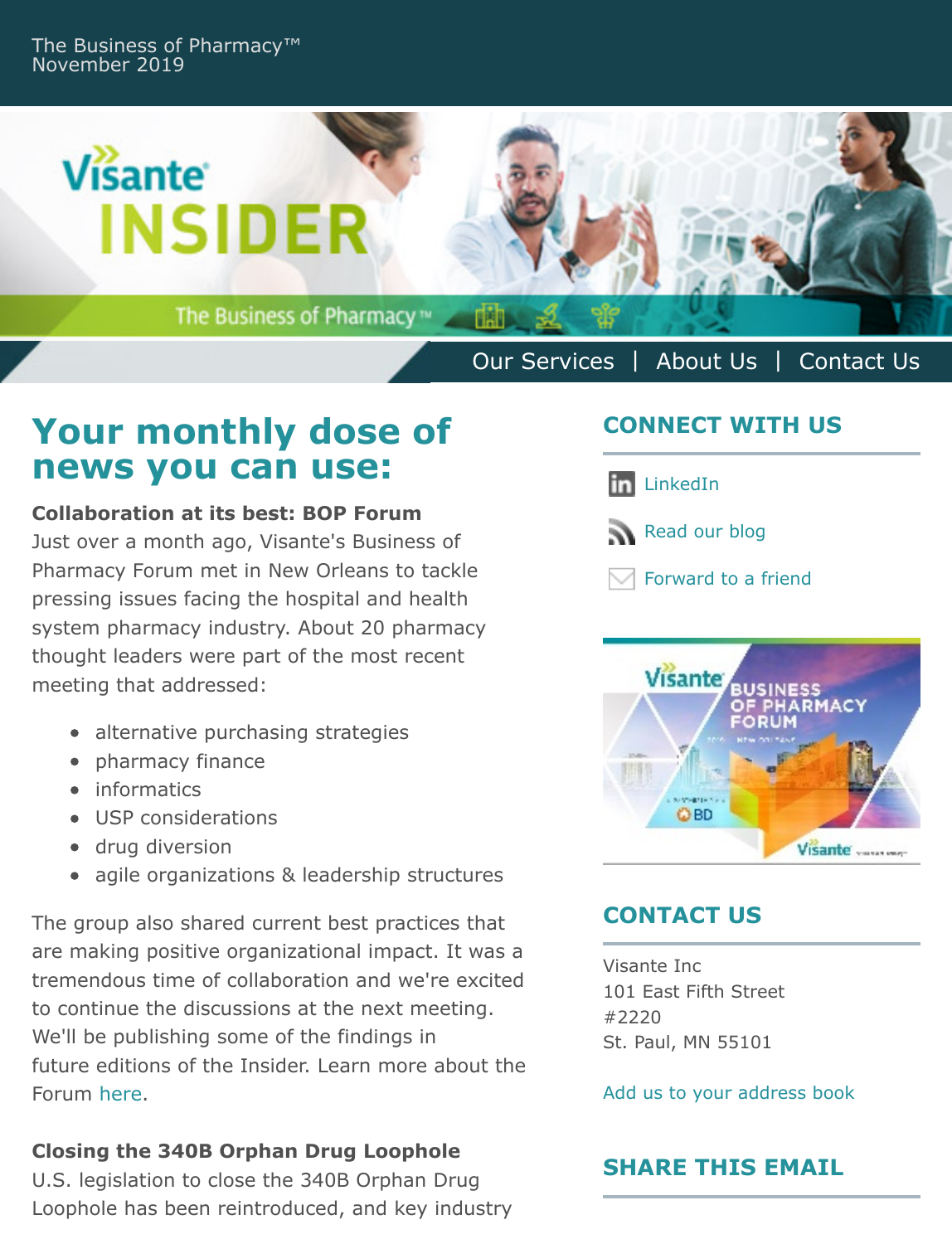groups, such as AHA and ASHP, are in support. The Closing Loopholes for Orphan Drug Act is designed to allow critical access hospitals, sole community hospitals, rural referral centers, and free standing cancer centers to purchase orphan drugs at 340B prices to treat an indication other than the orphan [indication. Jim Jorgenson, Visante CEO, explains](https://www.visanteinc.com/congress-acts-to-close-340b-orphan-drug-loophole/) here.

#### **NEW Blog Series: Enteral Syringe Safety: Unintended consequences of ENFit™**

We're starting a new blog series about safety concerns with the ENFit**™** syringe and the resulting unintended consequences of its use. This is a complex patient safety issue that requires the attention of hospital pharmacists, and our goal is to educate and inform so that together we can improve medication safety. Please forward your comments or [questions to Maureen Burger, Visante CNO. Read the](https://www.visanteinc.com/enteral-syringe-safety-unintended-consequences-of-enfit/) first blog here.

In addition, Senior Consultant [Heidi L. McNeely](https://www.visanteinc.com/our-people/heidi-mcneely/), MSN, RN, PCNS-BC, and Sasha Jacobs-Lowry, BSN, RN, CPN recently published this helpful article in the November issue of Nursing Management: *Enteral [tubing connection changes: A failure modes](https://gallery.mailchimp.com/e4a888d2ee68b81f82fbf6f2a/files/2ed27177-3b88-4c0d-aac9-bc81446d2636/McNeely_Enteral_tubing_connection_changes__A_failure_modes.4_1_.pdf) and effects analysis.*

#### **NEW WEBINAR: "Research Findings Concerning Patient Safety and ENFit™ Syringes"**

Learn about important safety considerations of using ENFit**™** syringes. NICU specialist [Keliana O'Mara,](https://www.visanteinc.com/our-people/keliana-omara/) PharmD, BCPS, NICU Clinical Pharmacy Specialist, will discuss research findings that indicate a need [for increased scrutiny of ENFit syringes. Maureen](https://www.visanteinc.com/our-people/1296/) Burger, Visante CNO, will moderate the discussion. Register [here](https://zoom.us/webinar/register/WN_00Wqg96fRqmsWEuLoCpQ-w).

## **Should the USP Appeal Process Delay Pharmacy's Responsibility to Patients?**

NO! Pharmacy as a profession **must** continuously strive for excellence for the products provided to



#### **UPCOMING WEBINARS**

#### **"Research Findings Concerning Dose Accuracy with ENFit**

**[Syringes,"](https://www.visanteinc.com/our-people/1296/)** Wed. Dec. 18, 1:30 ET. Maureen Burger, CNO Visante, will moderate this presentation of research findings by NICU specialist Keliana O'Mara, PharmD, BCPS, NICU Clinical Pharmacy Specialist. This is an important topic for hospital pharmacy as we seek to improve dose a[ccura](https://zoom.us/webinar/register/WN_00Wqg96fRqmsWEuLoCpQ-w)cy and patient safety. Register here.

**"Taking USP Chapter <800> to the Next Level with Surface Monitoring,"** a symposium and live webinar conducted at the 2019 ASHP Midyear Clinical Meeting and Exposition o[n Monday, Dec.](https://www.visanteinc.com/our-people/fred-massoomi/) 9, 11:30-1 PT. Fred Massoomi, PharmD, FASHP, is one of the faculty [memb](https://www.ashpadvantage.com/monitoring/?utm_source=111319%20MR%20Advantage%20Webinars%20&utm_medium=email)ers for this event. Register here.

## **COME SEE US**

[ASHP Midyear 2019](https://midyear.ashp.org/?utm_medium=cpc&utm_source=google&utm_campaign=mcm19&utm_term=advanced-rate&utm_content=branded&gclid=EAIaIQobChMIvpCc2_vx5QIV45JbCh1dCgOHEAAYASAAEgIgpPD_BwE)**,** [Dece](mailto:acolumbo@visanteinc.com?subject=Let)mber 8- 12, Las Vegas. Contact us to schedule a time to meet.

[340B Coalition Winter Conference,](https://www.340bwinterconference.org/) February 10-12, [San Diego. Stop](mailto:acolumbo@visanteinc.com?subject=Schedule%20a%20time%20to%20meet%20at%20340B%20Coalition%20Winter%20Conference) by our exhibit or schedule a time to meet.

#### **CAREER OPPORTUNITIES**

Do you have a position you would like us to post? Our subscribers are some of the best people in hospital and health system pharmacy. Contact [Alana](mailto:acolumbo@visanteinc.com?subject=Position%20to%20post%20in%20the%20Visante%20Insider) for more information.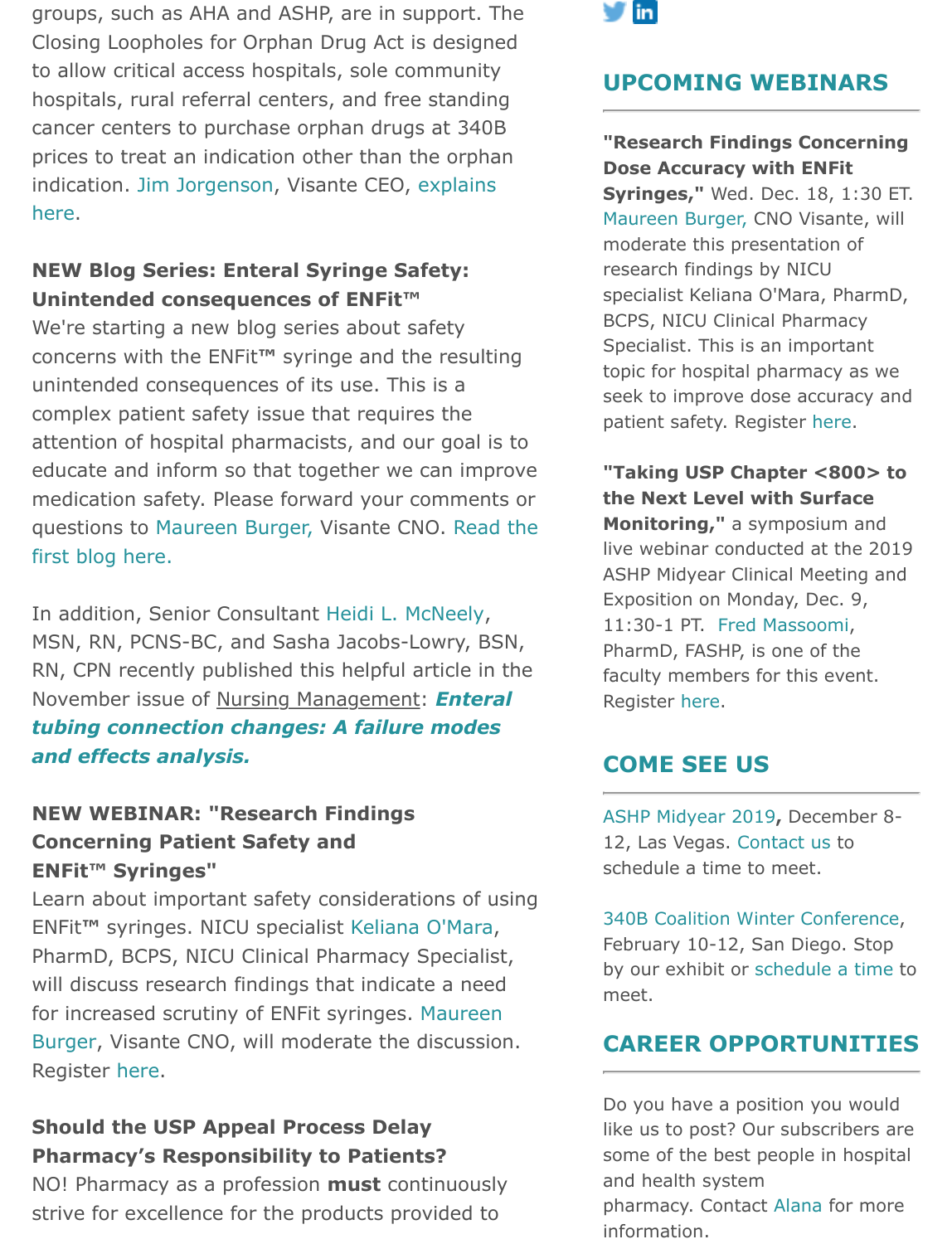patients, explains [Fred Massoomi,](https://www.visanteinc.com/our-people/fred-massoomi/) PharmD, FASHP, [in this blog. Dr. Massoomi also lays out 10 best](https://www.visanteinc.com/should-the-usp-appeal-process-delay-pharmacys-responsibility-to-patients/) practices for achieving compounding excellence.

#### **The Future of Copay Accumulator Programs**

If you thought copay accumulator programs were going away, you may have to wait awhile longer. While CMS finalized a policy that would limit the use of copay accumulator programs, questions have been raised by prior IRS guidances and the 2020 [Notice of Benefit and Payment Parameters rule. Jim](https://www.visanteinc.com/our-people/jim-jorgenso/) [Jorgenson explains what's happening in this recent](https://www.visanteinc.com/the-end-of-copay-accumulator-programs-not-so-fast-my-friend/) blog.

#### **Are you attending the ASHP Midyear Meeting?**

There is much to consider for hospital and health system pharmacy as we move into 2020. At Visante, we have the opportunity to put innovation into action with our clients. 2019 has been a tremendous year to capitalize on trends that help set our clients up for success – both financially and clinically. We would love to talk with you about what you're seeing in your organization and how we can help you achieve your goals and find new opportunities for growth. Send us an [email](mailto:acolumbo@visanteinc.com?subject=Let) to schedule a time to meet.

## **NEW WEBINAR AT ASHP: "Taking USP Chapter <800> to the Next Level with Surface Monitoring"**

You won't want to miss [Dr. Fred Massoomi](https://www.visanteinc.com/our-people/fred-massoomi/)'s presentation concerning USP 800 and surface contamination which is part of a live symposium and [webinar starting at ASHP Midyear Clinical Meeting](https://midyear.ashp.org/?utm_medium=cpc&utm_source=google&utm_campaign=mcm19&utm_term=advanced-rate&utm_content=branded&gclid=CjwKCAiA8K7uBRBBEiwACOm4d7gfgGrkA3PIXU1YUcRd2Gpl8uYzytXWhthCuV8xxhIM-AqkR8WC6RoCJY0QAvD_BwE) and Exposition, 11:30-1 PT. Register [here](https://www.ashpadvantage.com/monitoring/?utm_source=111319%20MR%20Advantage%20Webinars%20&utm_medium=email).

## **PRESENTATIONS & PUBLICATIONS**

**Catch up on [our re](https://visanteinc.com/news-media/publications/)cent publications** HERE**.**